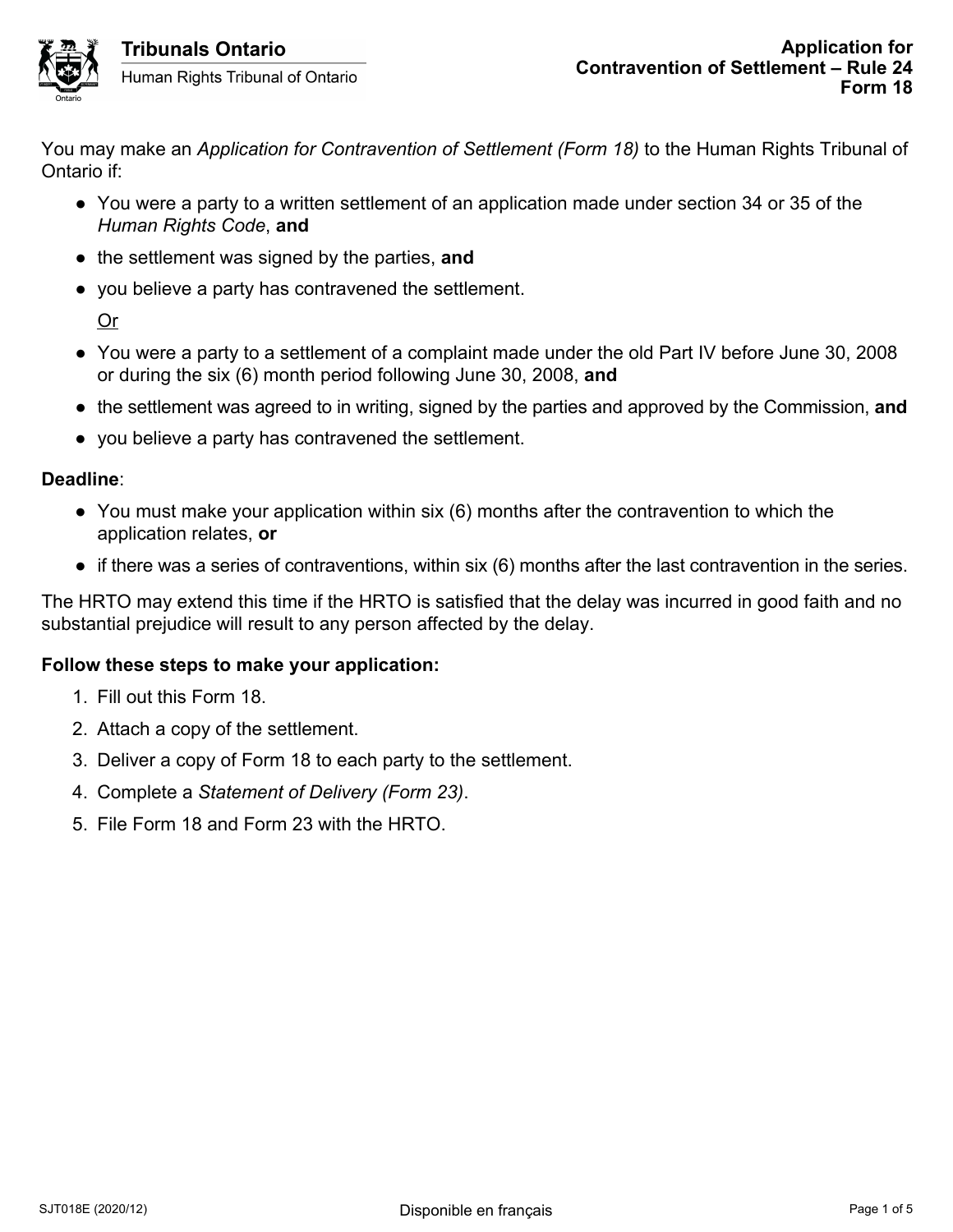

# **Information for all parties who receive a copy of this Application for Contravention of Settlement:**

You may respond to this Application for Contravention of Settlement by completing a *Response to an Application for Contravention of Settlement (Form 19)*.

## **Follow these steps to respond:**

- 1. Fill out Form 19.
- 2. Deliver a copy of Form 19 to each party to the settlement.
- 3. Complete a *Statement of Delivery (Form 23)*.
- 4. File Form 19 and Form 23 with the Tribunal.

You must file your Response to an Application for Contravention of Settlement **14 days** after the Application for Contravention of Settlement was delivered to you.

Download forms from the Forms & Filing section of the HRTO web site at tribunalsontario.ca/hrto. If you need a paper copy or accessible format, contact us: forms from the Forms & Filling section of the HRTO web site at tribunalsontario.ca/hrto. If you<br>er cropy or accessible format, contact us:<br>Rights Tribunal of Ontario<br>svence Street, Ground Floor<br>- 2 of NM7A 2G6<br>- 2 of NM7A

Human Rights Tribunal of Ontario 15 Grosvenor Street, Ground Floor Toronto, ON M7A 2G6

Phone: 416-326-1312 Toll-free: 1-866-598-0322 Fax: 416-326-2199 Toll-free: 1-866-355-6099 TTY: 416-326-2027 Toll-free: 1-866-607-1240 Email: hrto.registrar@ontario.ca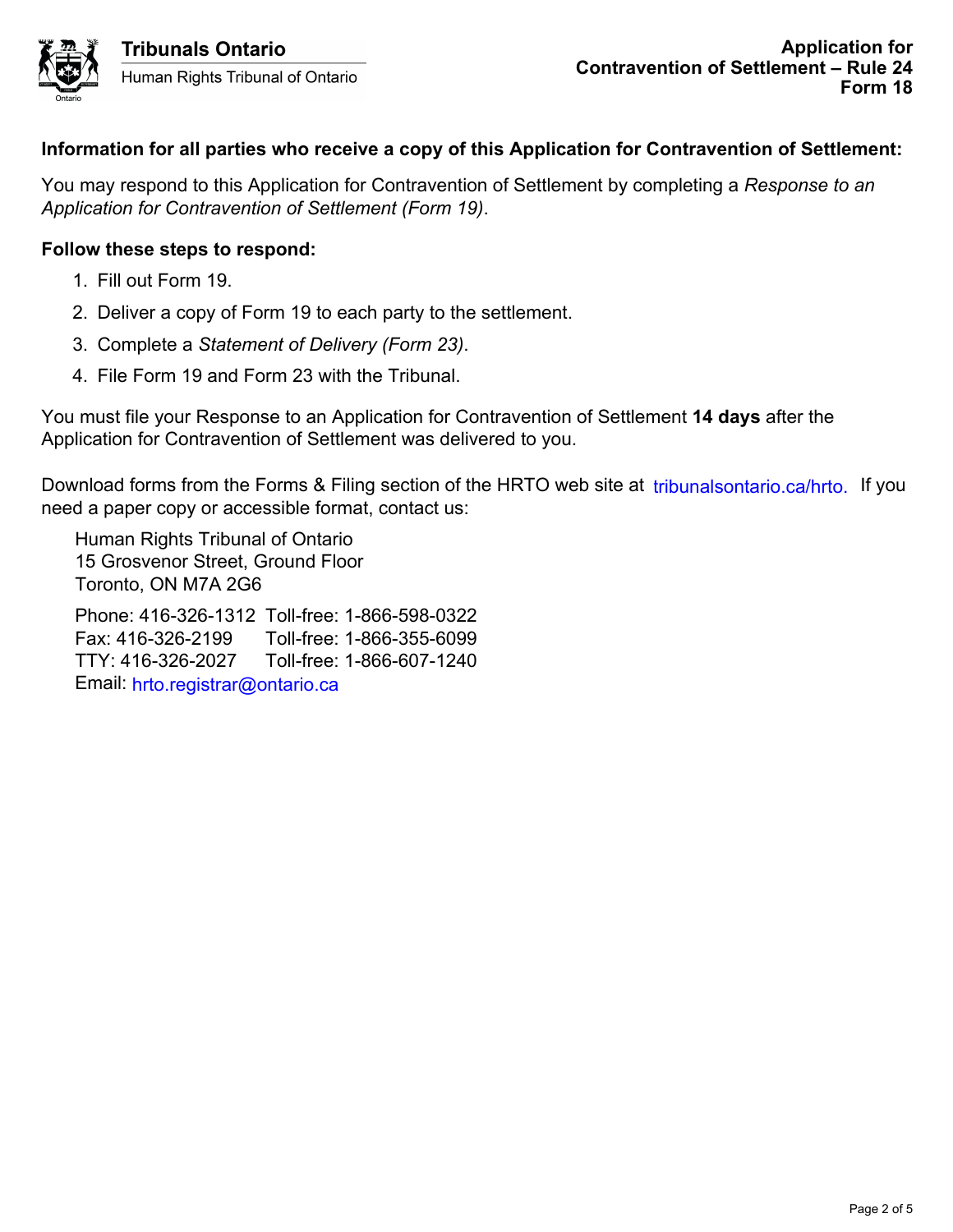

| <b>Application Information</b>                                                                                                                                       |  |            |  |                       |                       |       |                              |                          |  |  |  |
|----------------------------------------------------------------------------------------------------------------------------------------------------------------------|--|------------|--|-----------------------|-----------------------|-------|------------------------------|--------------------------|--|--|--|
| Tribunal File Number:                                                                                                                                                |  |            |  |                       |                       |       |                              |                          |  |  |  |
| Name of Applicant:                                                                                                                                                   |  |            |  |                       |                       |       |                              |                          |  |  |  |
| Name of Each Respondent:                                                                                                                                             |  |            |  |                       |                       |       |                              |                          |  |  |  |
| 1. Your Contact Information (person or organization making this request)                                                                                             |  |            |  |                       |                       |       |                              |                          |  |  |  |
| First (or Given) Name                                                                                                                                                |  |            |  | Last (or Family) Name |                       |       | Organization (if applicable) |                          |  |  |  |
| <b>Street Number</b><br><b>Street Name</b>                                                                                                                           |  |            |  |                       |                       |       | Apt/Suite                    |                          |  |  |  |
| City/Town                                                                                                                                                            |  |            |  | Province              | Postal Code           | Email |                              |                          |  |  |  |
| Daytime Phone<br><b>Cell Phone</b>                                                                                                                                   |  |            |  |                       | Fax                   |       | <b>TTY</b>                   |                          |  |  |  |
| What is the best way to send information to you?<br>Mail<br>Email<br>Fax<br>$($ )<br>(If you check email, you are consenting to the delivery of documents by email.) |  |            |  |                       |                       |       |                              |                          |  |  |  |
| Check off whether you are the:<br>Applicant<br><b>Ontario Human Rights Commission</b><br>Respondent<br>$\left( \ \right)$<br>Other - describe:                       |  |            |  |                       |                       |       |                              |                          |  |  |  |
| 2. Representative Contact Information                                                                                                                                |  |            |  |                       |                       |       |                              |                          |  |  |  |
| I authorize the organization and/or person named below to represent me.                                                                                              |  |            |  |                       |                       |       |                              |                          |  |  |  |
| First (or Given) Name                                                                                                                                                |  |            |  |                       | Last (or Family) Name |       |                              |                          |  |  |  |
| Organization (if applicable)                                                                                                                                         |  |            |  |                       |                       |       |                              | LSUC No. (if applicable) |  |  |  |
| <b>Street Number</b><br><b>Street Name</b>                                                                                                                           |  |            |  |                       |                       |       |                              | Apt/Suite                |  |  |  |
| City/Town                                                                                                                                                            |  |            |  | Province              | Postal Code           | Email |                              |                          |  |  |  |
| Daytime Phone                                                                                                                                                        |  | Cell Phone |  |                       | Fax                   |       |                              | <b>TTY</b>               |  |  |  |
| What is the best way to send information to your representative?<br>Mail<br>Email<br>Fax                                                                             |  |            |  |                       |                       |       |                              |                          |  |  |  |
| (If you check email, you are consenting to the delivery of documents by email.)                                                                                      |  |            |  |                       |                       |       |                              |                          |  |  |  |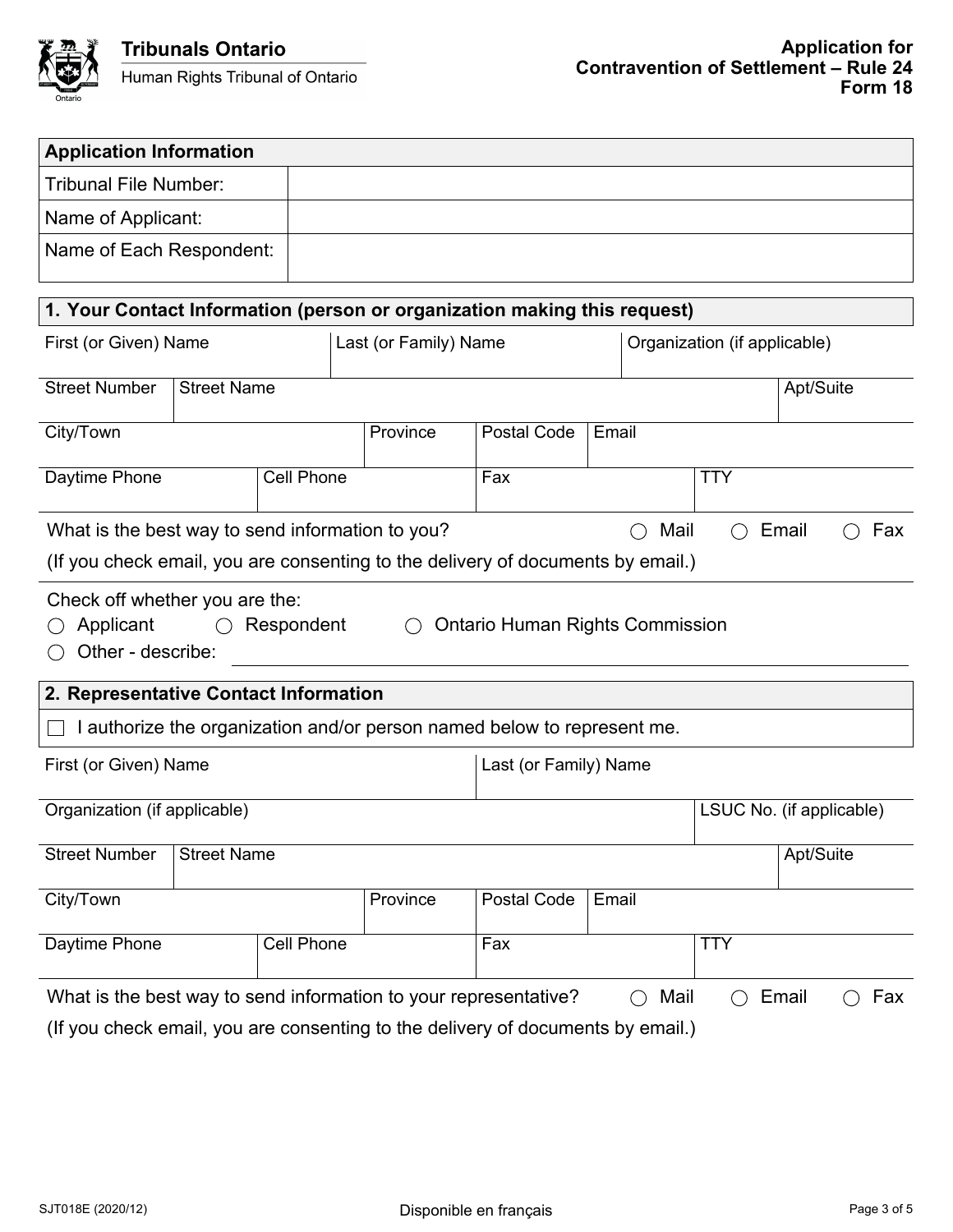

## **3. Contact Information for the Other Parties to the Settlement**

Name and provide contact information for all of the other parties to the settlement. If the other party is an organization complete **a) Organization**. If the other party is an individual complete **b) Individual**.

## **a) Organization**

Full Name of Organization

Name of the person within this organization who is authorized to negotiate and bind the organization with respect to this application:

| First (or Given) Name |                    |            | Last (or Family) Name |             |       | Title |     |           |
|-----------------------|--------------------|------------|-----------------------|-------------|-------|-------|-----|-----------|
| <b>Street Number</b>  | <b>Street Name</b> |            |                       |             |       |       |     | Apt/Suite |
| City/Town             |                    |            | Province              | Postal Code | Email |       |     |           |
| Daytime Phone         |                    | Cell Phone |                       | Fax         |       |       | TTY |           |

## **b) Individual**

| First (or Given) Name       |                    |  |          | Last (or Family) Name |            |  |           |  |
|-----------------------------|--------------------|--|----------|-----------------------|------------|--|-----------|--|
| <b>Street Number</b>        | <b>Street Name</b> |  |          |                       |            |  | Apt/Suite |  |
| City/Town                   |                    |  | Province | Postal Code           | Email      |  |           |  |
| Cell Phone<br>Daytime Phone |                    |  | Fax      |                       | <b>TTY</b> |  |           |  |

### **4. What is the date of the last alleged contravention or breach of the settlement?**

(dd/mm/yyyy)

### **5. If you are applying more than six months from the last alleged contravention, please explain why:**